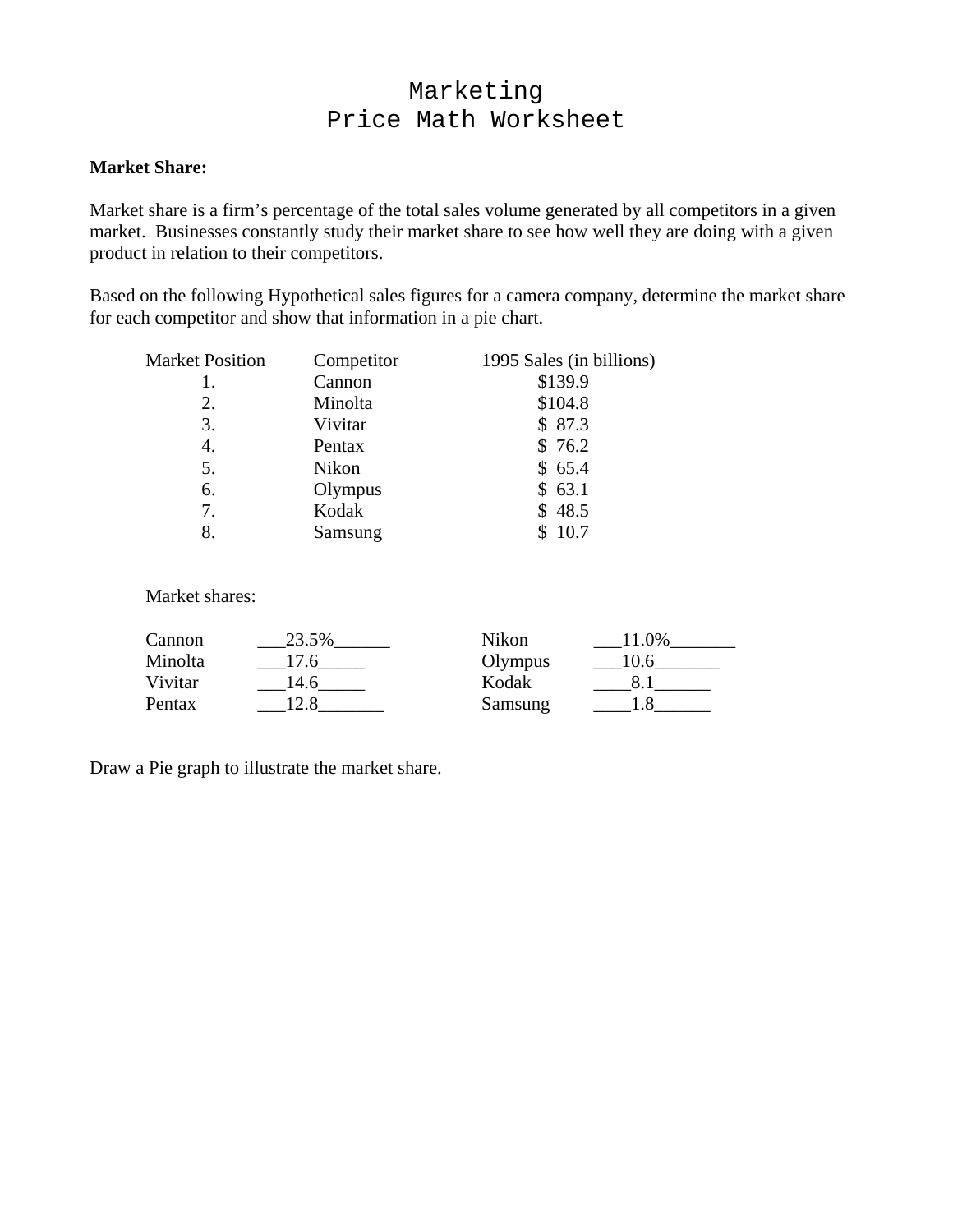#### **RETURN ON INVESTMENT (ROI):**

Return on investment is a calculation used to determine the relative profitability of a product. The formula for calculating return on investment is as follows:

#### PROFIT\_ INVESTMENT (cost of making, buying, and marketing the product)

Two young entrepreneurs, Rush and Josh, open a lemonade stand in front of their house. It cost them 25 cents to make one glass of lemonade. They sell the lemonade for 35 cents a glass.

What is their ROI?  $40\%(.35-.25=.10 \text{ divided by } .25=.40)$ 

Lauren Started her own business stitching sports figures on sweatshirts to sell at the homecoming game. It costs her \$9.00 for the sweatshirt, \$3.50 for the canvas, and \$1.50 for the special thread. If she sells the shirts for \$30.00 what is their return on investment each shirt?

 $\frac{114\%}{\$30\text{-}\$14\text{+}\$16 \text{ divided by } \$14=1.14$ 

A retail buyer purchases 50,000 shirts at \$12.50 each. Advertising and promotional expenses attributed to the shirts total \$1,250.00. If half  $(1/2)$  the shirts sell for \$25.00, one-fifth  $(1/5)$  sell for \$20.00, one-eighth (1/8) sell for \$17.50, and the remainder sell for \$13.00, what is the ROI for the shirts?

\_\_67%(\$1,038,125-\$626,250=421,875 DIVIDED BY \$626,250=.67\_\_\_\_\_\_\_\_\_\_\_\_\_\_\_\_\_\_

### **BREAK-EVEN POINT**

The break-even point is the point at which sales revenues equals the costs and expenses of making and distributing a product. After reaching the break-even point , a firm begins to make a profit. The formula for determining break-even point is as follows:

> \_\_\_\_\_Total amount of cost and expenses\_\_\_\_\_\_ Selling Price

A firm expects to sell 60,000 pairs of pants at \$12.50 each. The cost of manufacturing and marketing them is \$10.00 each. Calculate the break-even point for the pants.

 $-48,000$ 

A firm expects to sell 2,000,000 gum drops at \$.25 each. The cost of manufacturing and marketing them is \$.20 each. Calculate the break-even point for the gum drops.

 $\_1,600,00$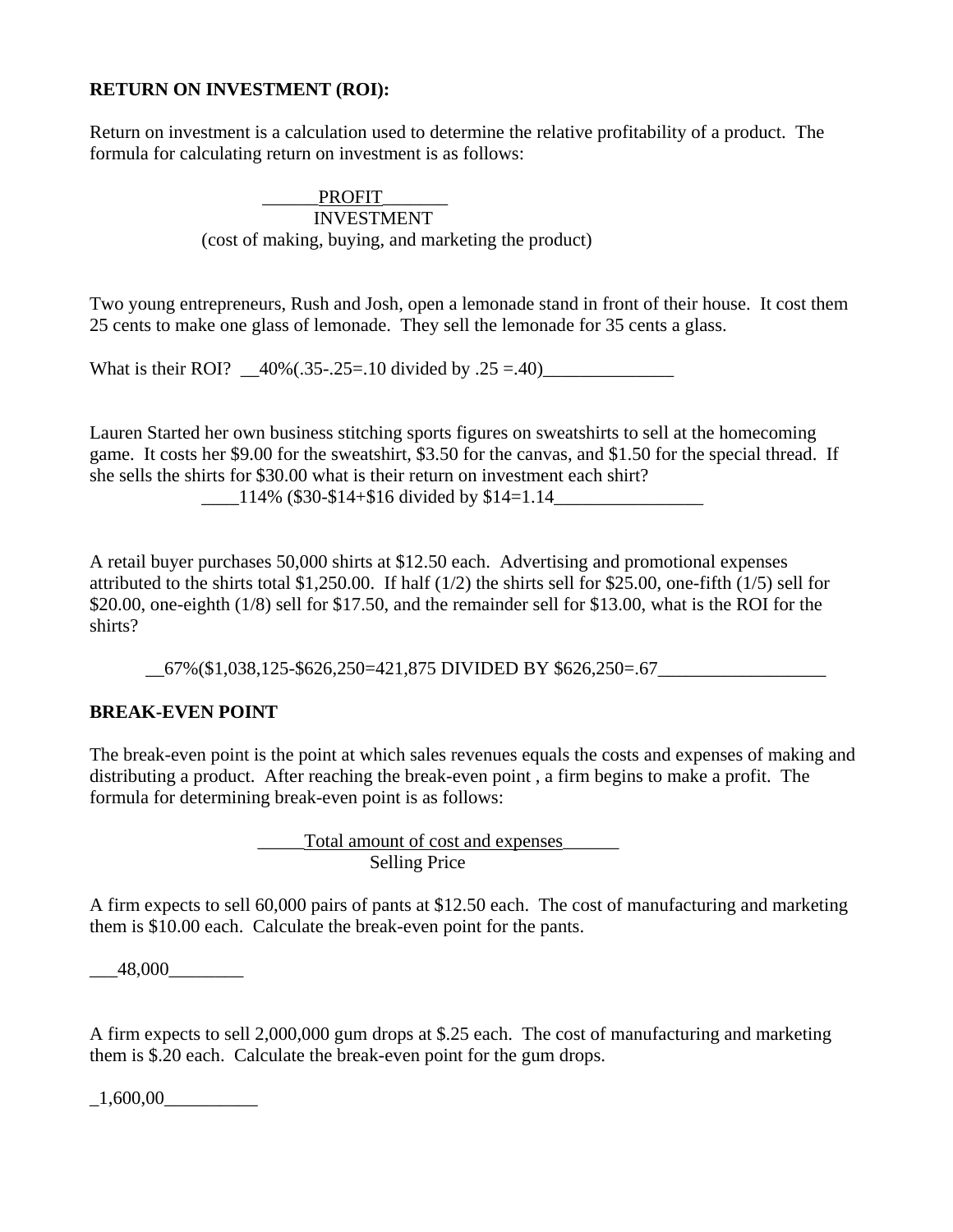A Firm expects to sell 30,000 cameras at \$12.00 each. The cost of manufacturing and marketing them is \$9.00 each. Calculate the break-even point for the cameras.

 $-22,500$ 

Rooms at Mimi's Hideaway Inn go for go for \$79.00 a night. At least 25 rooms a night must be filled to cover costs. Foe a class reunion the rates are dropped to \$60.00 as a special. How much does the hotel need to take in a night to cover costs?  $\qquad$  \$1,975

How many rooms must it fill for the reunion to break even?  $33$ 

Yearbooks sell for \$35.00 each. The organization selling the yearbooks must pay \$25.00 for the first 100 yearbooks, and then it only pays \$10.00 for any additional yearbooks over 100. At present it has orders for 150 yearbooks. Will the organization break-even? What is the break-even point?

\_\_\_\_\_\_YES, BECAUSE THE BREAK-EVEN POINT IS 86 YEARBOOKS\_\_\_\_\_\_\_\_\_\_\_\_\_\_\_\_\_\_\_\_

# **MARKUP PRICING**

Markup is the difference between the price of an item and its cost. It is generally expressed as a percentage. The markup in dollars is added to the cost to determine the price:

> $Cost + markup = Price$  $$25 + $15 = $40.00$

Your school store buys a watch for \$7.50 and sells it for \$16.00. How much is the markup?

 $$8.50$ 

Jimbo buys a gold ring for \$50.00. He then makes it up to \$150. What is the retail price of the ring?

 $$ 200$ 

Cheryl buys a new blouse for \$20.00. If its markup was \$7 , what did the retailer pay for the blouse?

 $$13$ 

The cost of copier paper is \$28.00 a ream. The school store sells it for \$37.95. What is the markup?

 $$ 9.95$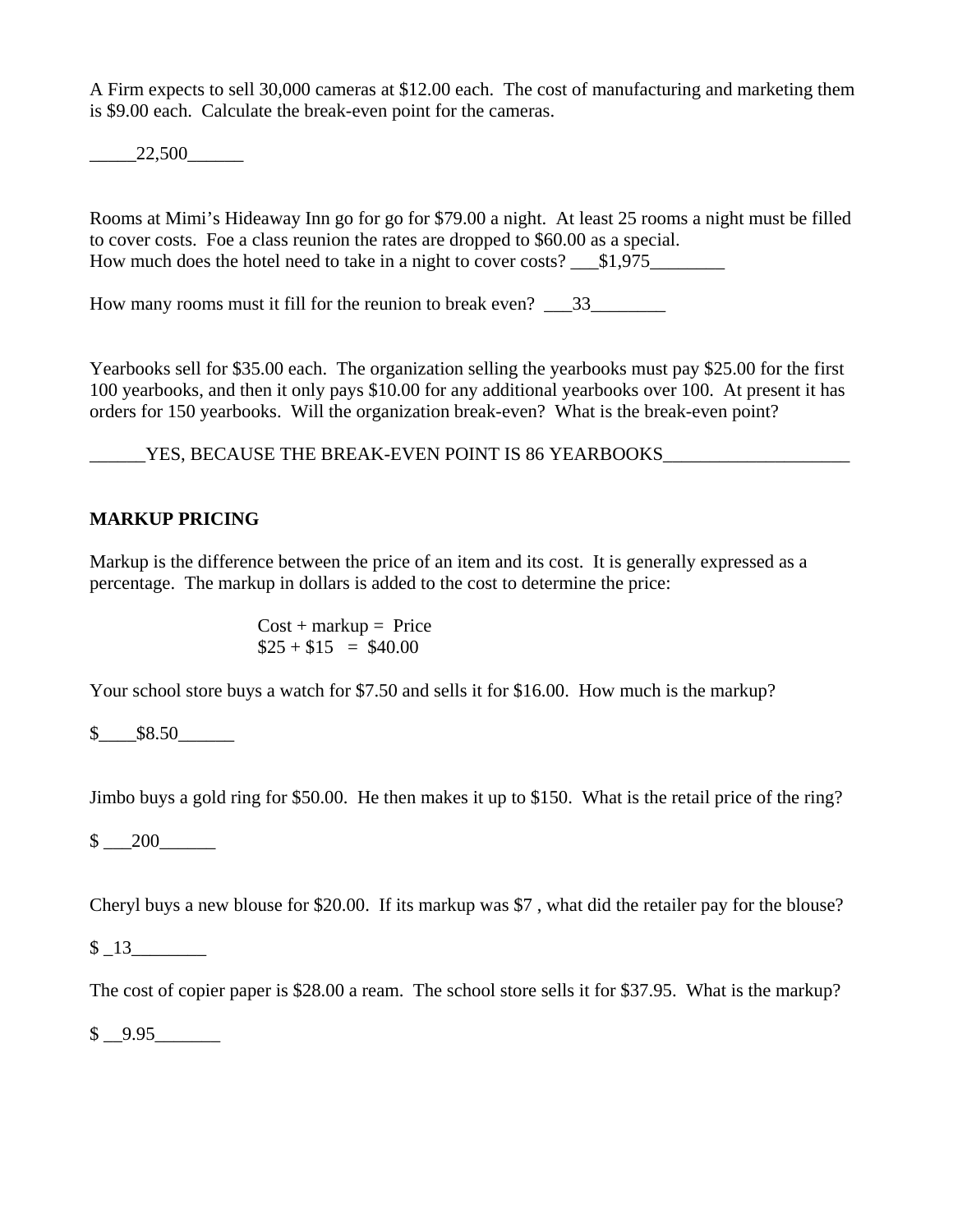# **COST-PLUS PRICING**

In cost-plus pricing, all costs and expenses are calculated and then the desired profit is added to arrive at a price.

A research company adds the following costs to arrive at an estimate for a market research project: finding research participants, payment for each participant, costs involved with developing and analyzing the questions that will be used, the moderator's fee, cost of refreshments, and intended profit. Use the figures below to determine the price (estimate) for a market research company's customer requesting this service.

| Costs and expenses:                                                                | \$ AMOUNT |
|------------------------------------------------------------------------------------|-----------|
| Phone solicitation to get participants - \$10/hr x 40 hours                        | 400.00    |
| 20 participants x \$25./hr x 2 hours each                                          | 1,000.00  |
| Questionnaire design and analysis<br>Design -- 30 questions $@$ \$15.00 a question | 450.00    |
| Analysis – 12 hours $\omega$ \$145.00/ hour                                        | 1,740.00  |
| Moderator's fee --- $$75.00 \times 5 \text{ hours}$                                | 375       |
| Refreshments $-25$ people x \$4.50 each                                            | 112.50    |
| Intended profit $-20\%$ to total expenses                                          | 815.50    |
| Total / estimated price for customer                                               | 4,893.00  |
|                                                                                    |           |

Calculation area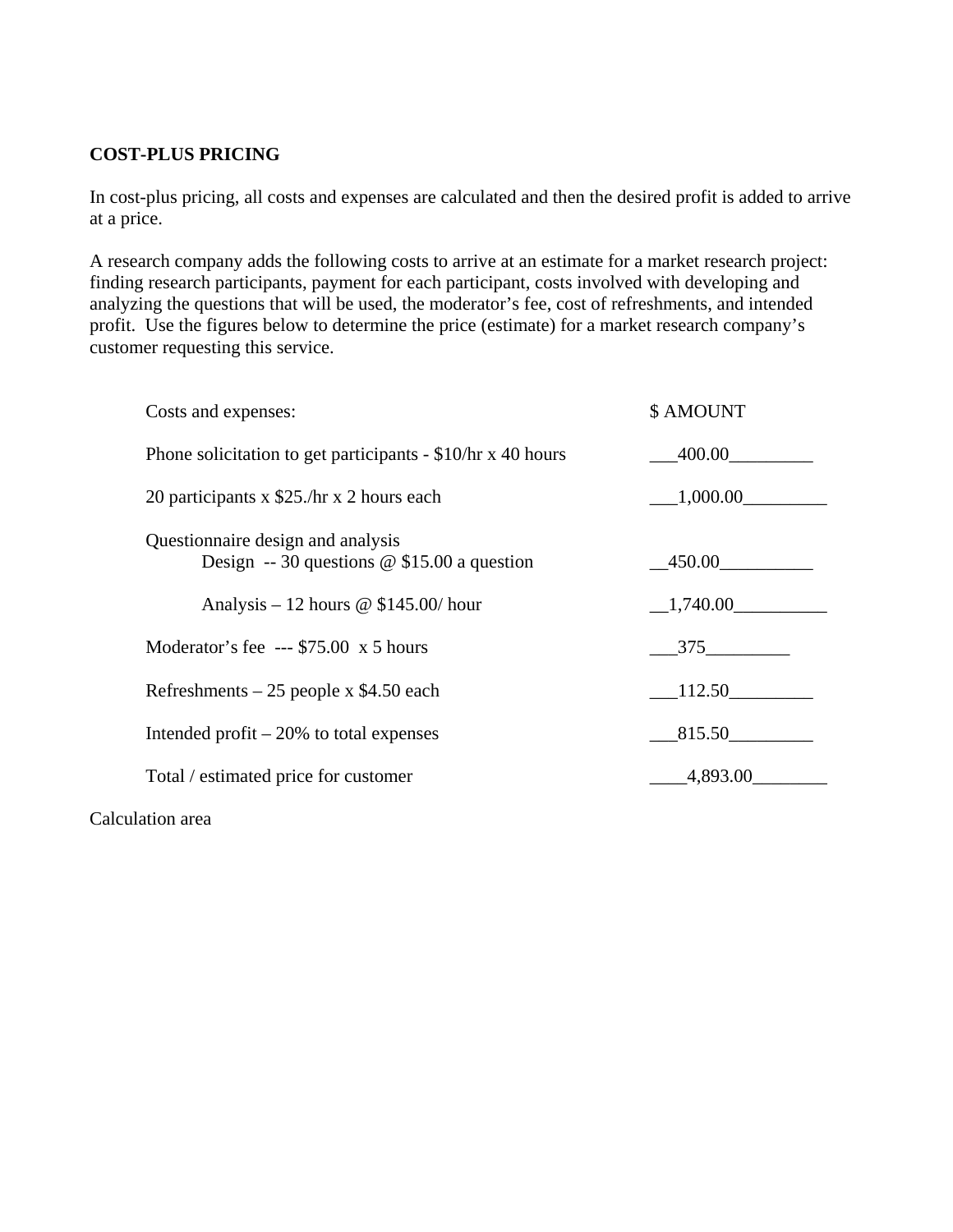### **PRICE LINING**

Price lining is a special pricing technique that requires a store to offer all merchandise in a given category at certain prices. For example, a store might price all of its shirts at \$30, \$45, and \$60. In this case, the actual markup is adjusted upward or downward so that all shirts are priced in these three prices.

Example: A shirt that is supposed to retail for \$45.00 under the price lining policy should cost the retailer \$18 if the retailer's markup is 60 percent of the retail price.  $($45 \times 60\% = $27; $45 - 27 = $18)$ 

A buyer has an average markup on retail of 60% and a price lining policy for sports equipment at \$20, \$35, and \$50. Determine the three cost prices that would be ideal for the sports equipment, respectively.

| a. cost price for the \$20 price line |      |
|---------------------------------------|------|
| b. cost price for the \$35 price line | \$14 |
| c. cost price for the \$50 price line |      |

The average markup on retail is 55%. The price lining policy for the costs is \$139.99, 169.99, and 199.99. What is the ideal cost to the retailer for these three price lines?

| cost price for the \$139.99 price line | \$63.00 |
|----------------------------------------|---------|
| cost price for the \$169.99 price line | \$76.50 |
| cost price for the \$199.99 price line | \$90.00 |

#### **RETAIL PRICE**

Wholesales and retailers calculate their prices by using a markup system. Markup is the difference between the retail or wholesale price and cost of an item. Foe simplicity, retail price will be used in all formulas. The basic formula for calculating the price is as follows:

 $Cost ( C) + Markup (MU) = Retail Price$ 

There are two variations of this formula:  $RP - C + MU$  and  $RP - MU = C$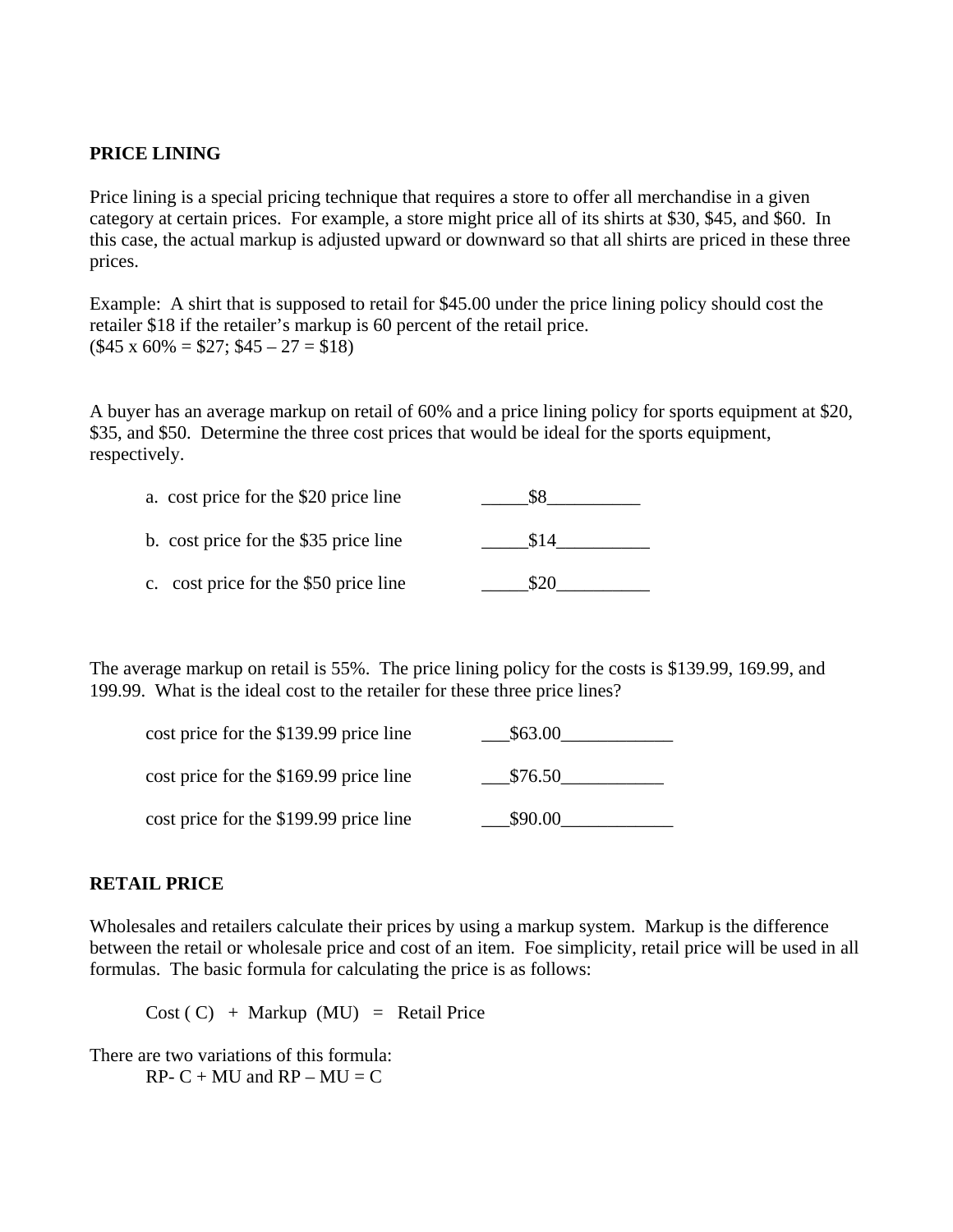## Retail Price Con't

An article cost a business \$5.50 and has a markup of \$2.00. What is the retail price?

 $$ -7.50$ 

| The RP of an article is \$14.00, and the cost is \$6.00. Determine the MU.                    | \$8.00  |
|-----------------------------------------------------------------------------------------------|---------|
| The RP of an article is \$35, and the initial MU is \$17.<br>Determine the cost of the item.  | \$18.00 |
| The MU on an article is $$6.89$ , and its RP is $$16.89$ .<br>Determine the cost of the item. | \$10.00 |
| A blouse cost the business \$20 and has a MU OF \$10. What is RP?                             | \$30.00 |
| A pen cost the school store \$12.50 and has a MU of \$15.50. What is the RP?                  | \$28.00 |

#### **PERCENTAGE MARKUP**

A markup percentage may be calculated on either the retail price or the cost of an item. The formula to determine the markup percentage on cost is:

> $MU(\$) / RP = MU(\%)$  on retail  $4/ $10 = 40\%$

The formula to determine the markup percentage on cost is:

$$
MU(\$)/C = MU(%)
$$
on cost  
\$4 / \$6 = 66.67%

For the following problems calculate the dollar markup and the markup percentages on both the retail price and cost price.

| <b>ITEM</b>   | <b>RETAIL PRICE</b> | <b>COST</b> | $MU(\$))$ | MU(%)<br>ON RETAIL         | $MU$ %)<br>ON COST |
|---------------|---------------------|-------------|-----------|----------------------------|--------------------|
| $\mathbf{A}$  | \$1.00              | \$.80       | .20       | 20%                        | 25%                |
| B             | \$6.00              | \$4.50      |           | $-1.50$ 25                 | 33.33              |
| $\mathcal{C}$ | \$24.00             | \$16.00     | 8.00      | 33.33                      | 50                 |
| D             | 231.99              | 144.99      | 87.00     | 37.5                       | 60                 |
| E             | 464.50              | 278.70      | $-185.80$ | $-40$                      | 66.67              |
| $\mathbf{F}$  | 10.00               | 5.00        | .5.00     | $50$ <sub>__________</sub> | 100                |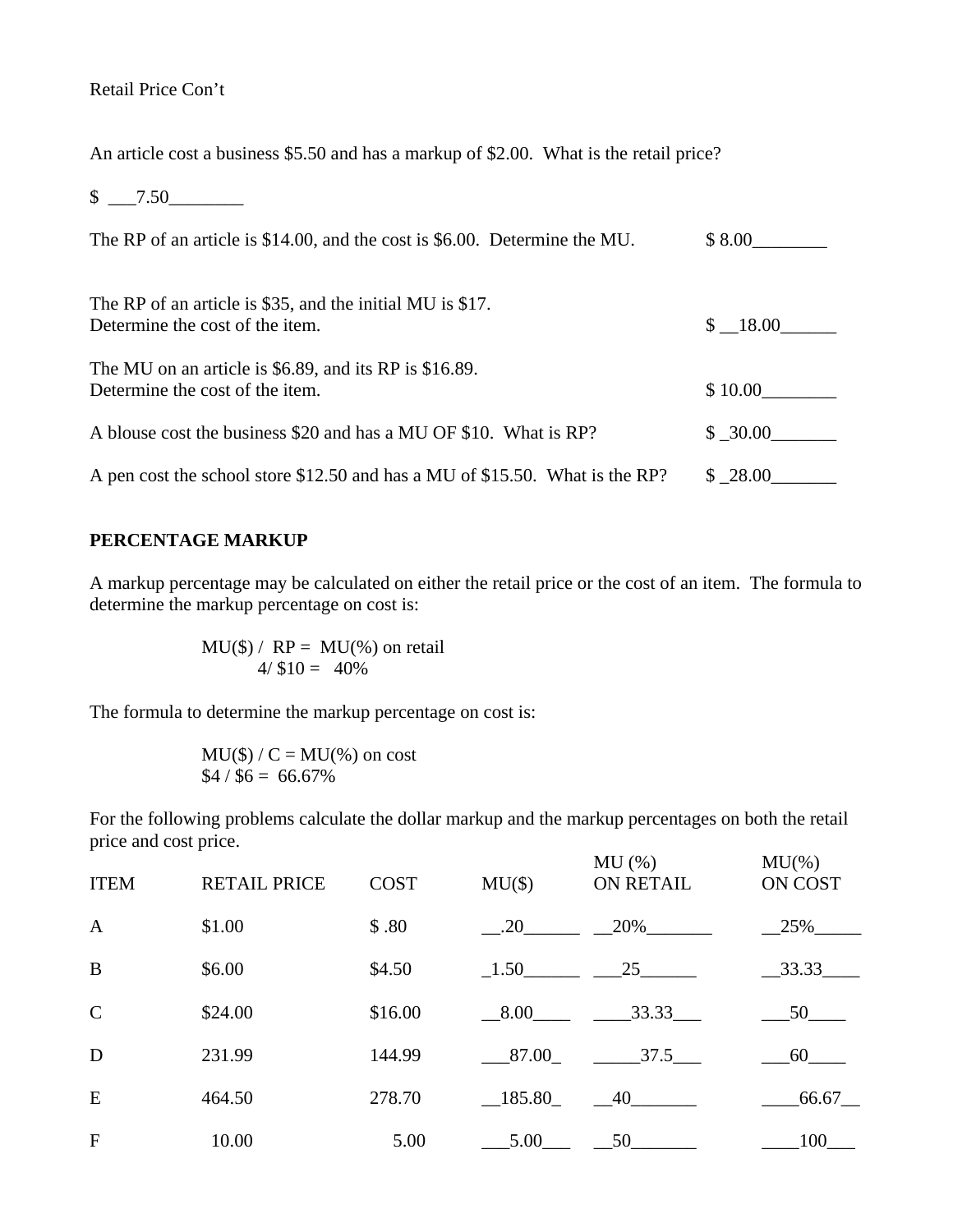The RP of an article is \$75, and the cost is \$45.00. Determine the MU (%) on cost  $66.67\%$  and on retail \_40% \_\_\_\_\_\_\_\_.

#### **COST METHOD FOR DETERMINING RETAIL PRICE**

When a marketer knows only the cost of an item and the markup percentage on cost, he or she can use the cost method to determine the retail price. Here is the two-step formula:

| Step 1 | $C x MU(*) = MU(*)$<br>$$20 \times 50\% = $10$ |
|--------|------------------------------------------------|
| Step 2 | $C x MU(\$)) = RP$<br>$$20 \times $10 = $30$   |

Calculate the dollar markup and retail price for the following:

| <b>ITEM</b>  | <b>COST</b> | $MU$ %)<br>On cost | $MU(\$)$  | <b>Retail Price</b> |
|--------------|-------------|--------------------|-----------|---------------------|
| Sweater      | \$15        | 75%                |           | $$11.25$ $$26.25$   |
| CD           | 5           | 60                 | 3.00 8.00 |                     |
| Coat         | 55          | 100                |           | $-55.00$ 110.00     |
| Pants        | 30          | 66.67              |           | $-20.00$ 50.00      |
| DVD movie 25 |             | 40                 |           | 10.00 35.00         |
| Table        | 150         | 80                 | 120.00    | 270.00              |

#### **RETAIL METHOD FOR DETERMINING RETAIL PRICE**

The retail method is another way to calculate the retail price when only cost and markup percentage on retail are known. The retail method is based on changing the information you have into retial figures. Here is a two-step formula:

Step 1 Determine what percentage of the retail price is equal to cost?

| $RP(\%) - MU(\%) ON RETAIL = C(\%)$ |          |
|-------------------------------------|----------|
| $100\% - 40\%$                      | $= 60\%$ |

step 2 Determine the retail price, divide the cost in dollars (\$30) by the decimal equivalent of the percentage calculated in step 1 (.60)

> $C(\$)$  / decimal equivalent = RP  $$30 / .60 = $50$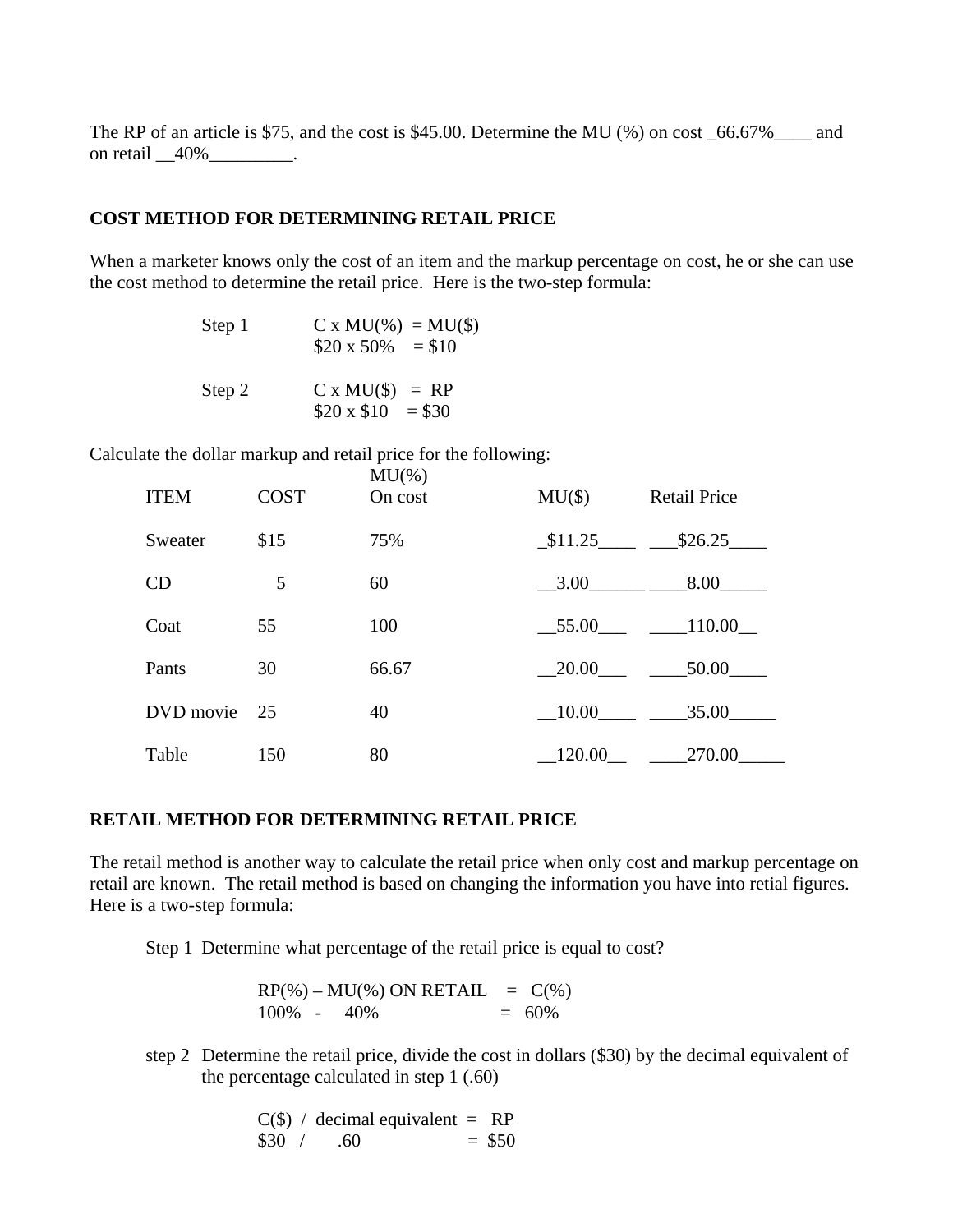Determine the percentage of the retail price that is equivalent to cost and the retail price for the following items.

| <b>ITEM</b>  | $MU\%$<br><b>ON RETAIL</b> | % OF RP<br>EQUAL TO COST | <b>COST</b> | RP     |
|--------------|----------------------------|--------------------------|-------------|--------|
| Boom box     | 45%                        | $55$ <sub>——</sub>       | \$62        | 112.73 |
| DVD movie 30 |                            | 70                       | 28          | 40.00  |
| Textbook     | 27                         | 73                       | 44          | 60.27  |

A pair of socks cost \$1.30 and the retail markup is 60 percent. Determine the retail price  $\frac{\$3.25}\_$  and the dollar markup  $\frac{\$1.95}\_$ 

#### **MARKDOWNS**

Markdowns, which are reductions in the retail price, are computed on the retail price and generally result in a sale price. A basic method for calculating markdowns and new sales prices involves following these two steps:

- Step 1 determine the dollar amount of the markdown by multiplying the retail price by the percentage of markdown.
- Step 2 Subtract the markdown from the retail price to determine the sale price.

Determine the dollar markdown and the sale price (SP) for these items:

| <b>ITEM</b>  | <b>RETAIL PRICE</b> | $MD(\% )$ | $MD(\$))$ | <b>SALE PRICE</b> |
|--------------|---------------------|-----------|-----------|-------------------|
| T-shirt      | \$4.50              | 20%       |           | $$.90$ $$3.60$    |
| Boom box     | 60.00               | 25%       | 15.00     | 45.00             |
| Table        | 119.99              | 30%       | 36.00     | 83.99             |
| Car stereo   | 388.00              | 40%       | $-155.20$ | 232.80            |
| Plane ticket | 575.00              | 15%       | 86.25     | 488.75            |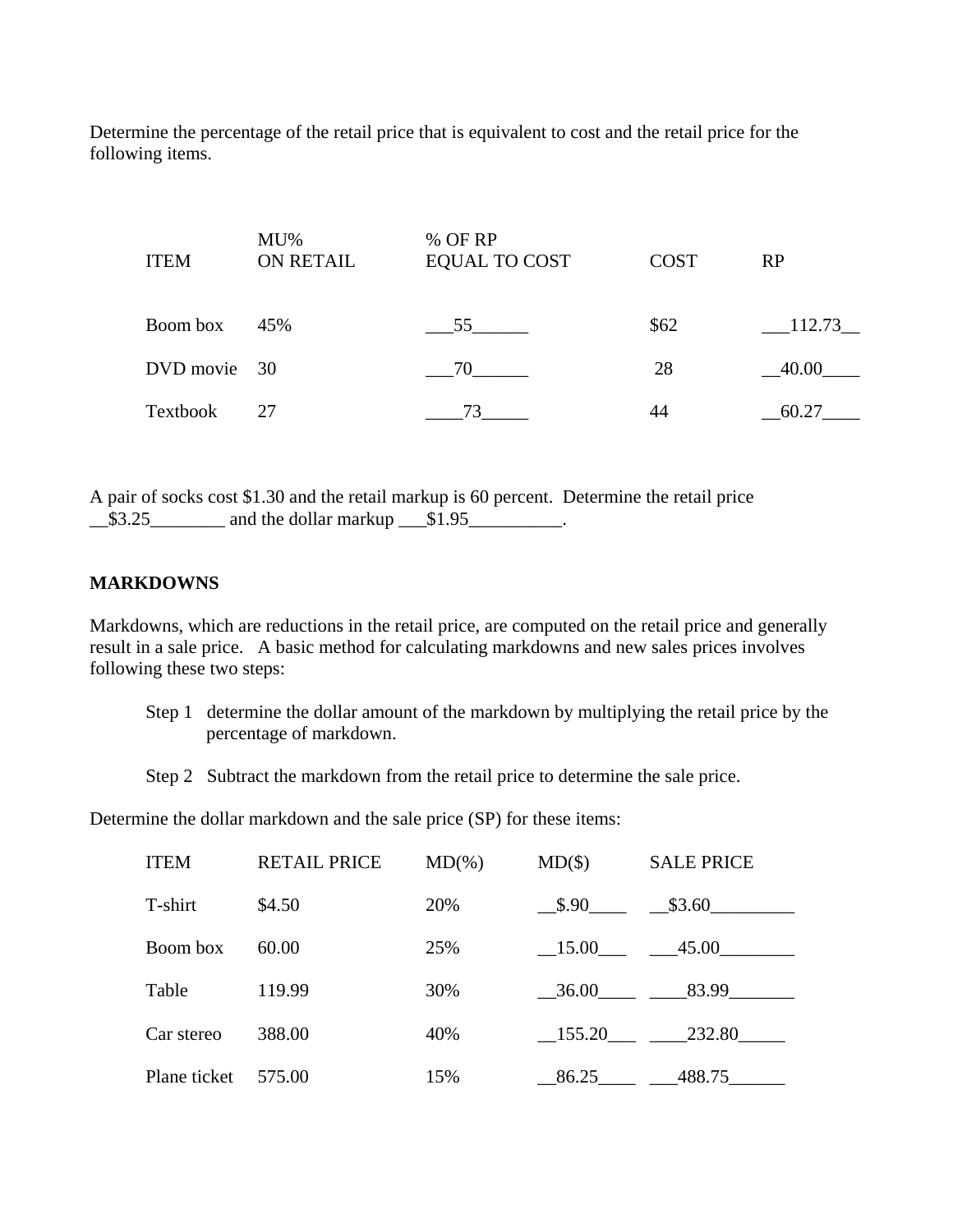#### FASTER WAY

 Step 1 subtract the markdown percentage from 100 percent to find the equivalent percentage calculated in step 1. If the markdown was 20 percent, the equation would look like this:

> $RP(\%) - MD(\%) = SP$  $100\% - 20\% = 80\%$

 Step 2 Then multiply the retail price by the decimal equivalent of the percentage calculated in step 1. For example: Retail price was \$69.99, the equation would look like this

> $RP$   $X$   $SP$ (%) =  $SP$  $$69.99 \times .80 = $55.99$

Use the faster method to do the following:

A dress that sells for \$150.00 is to be marked down 40%. What is the new price?  $$90.00$ 

A store is running a one day sale. All merchandise will be marked down 20% off the ticked price. The ticket price for one SONY sound system is \$785. What is the new price? \_\_\$628.00\_\_

#### **DISCOUNTS**

A discount is simply s reduction in the price of goods or services. Common discounts offered by manufactures and distributors include trade discounts, quantity discounts, seasonal discounts, promotional discounts, and cash discounts. Some employers offer their employees discounts. To calculate a discount follow these simple steps:

Step 1 Multiply the price by the discount percentage  $[D(\%)]$  to get the dollar amount of the discount [D(%)].

Price x  $D(\%) = D(\$)$ 

 Step 2 Subtract the discount from the price to get the net price (NP), or the amount that the customer will actually pay

If you are asked for only the net price (NP), you can use the following two steps.

Step 1 Subtract the discount percentage from 100 percent. For example, if the discount is 30%, you would do the following:

 $100\% - 30\% = 70\%$ 

Step 2 Multiply the original price of the item by the result of the step 1 calculation to get the net price. In the example above, that would mean multiplying by 70%, or .70.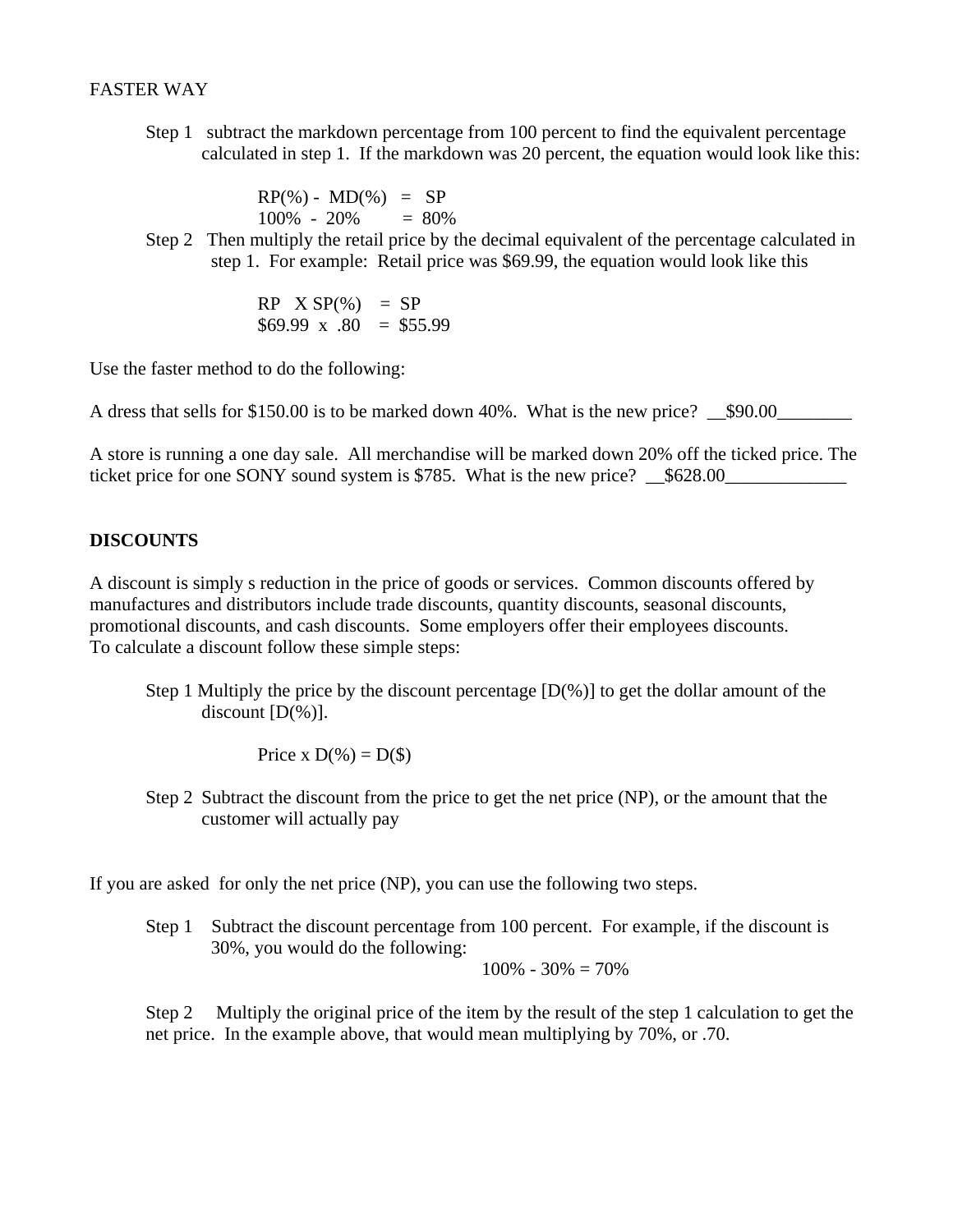| Carculate the following trade discounts and net amounts. Tround to hearest cent<br>Trade<br>Total |            |          |                 |             |  |
|---------------------------------------------------------------------------------------------------|------------|----------|-----------------|-------------|--|
|                                                                                                   | Purchases  | Discount | Dollar discount | Net amount  |  |
|                                                                                                   | \$2,389.35 | 30%      | \$716.81        | \$1,672.54  |  |
|                                                                                                   | \$9,712.50 | 20%      |                 | $-7,770.00$ |  |
|                                                                                                   | \$555.50   | 25       | 138.88          | 416.62      |  |
|                                                                                                   | \$1,236.90 | 40       | 494.76          | 742.14      |  |

# Calculate the following trade discounts and net amounts. Round to nearest cent

### **CASH DISCOUNTS**

A cash discount is offered to encourage speedy payment of an invoice. A cash discount is subtracted from the amount due after all other discounts have been deducted on invoices.

Determine the cash discount, if any, and the net amount payable on the invoice dates and the dates for payment.

| <b>INVOICE</b><br>AMOUNT DATE | <b>INVOICE</b>                        | <b>TERMS</b> | <b>PAYMENT</b><br>TERMS | DISCOUNT PAYABLE | <b>AMOUNT</b>                      |
|-------------------------------|---------------------------------------|--------------|-------------------------|------------------|------------------------------------|
|                               | \$9,245.50 MARCH 25 2/10NET30 APRIL 3 |              |                         |                  | $$184.91$ $$9,060.59$              |
|                               | $$10,873.90$ APR 10                   |              |                         |                  | 2/10NET30 APR 19 217.48 10,656.452 |
|                               | \$30,575.50 MAY 30 2/10NET 30 JUN 11  |              |                         |                  |                                    |

A wholesaler takes all cash discounts, determine the net amount payable for \$9,565.50 invoice with 40 percent and 10 percent trade discounts, a 5 percent early bird special discount, and dating terms of 3/10net30.

The net amount payable is  $$4,758.40$ 

#### **DISCOUNT FOR EMPLOYEES**

Employee discounts are a form of a fringe benefit. They range from 10 to 30 percent on average.

- Step- 1 To calculate the purchases of employees, first multiply the price by the discount % to get the dollar amount of the discount.
- Step  $-2$  subtract the discount from the price to get the net price, or the amount the employee will pay